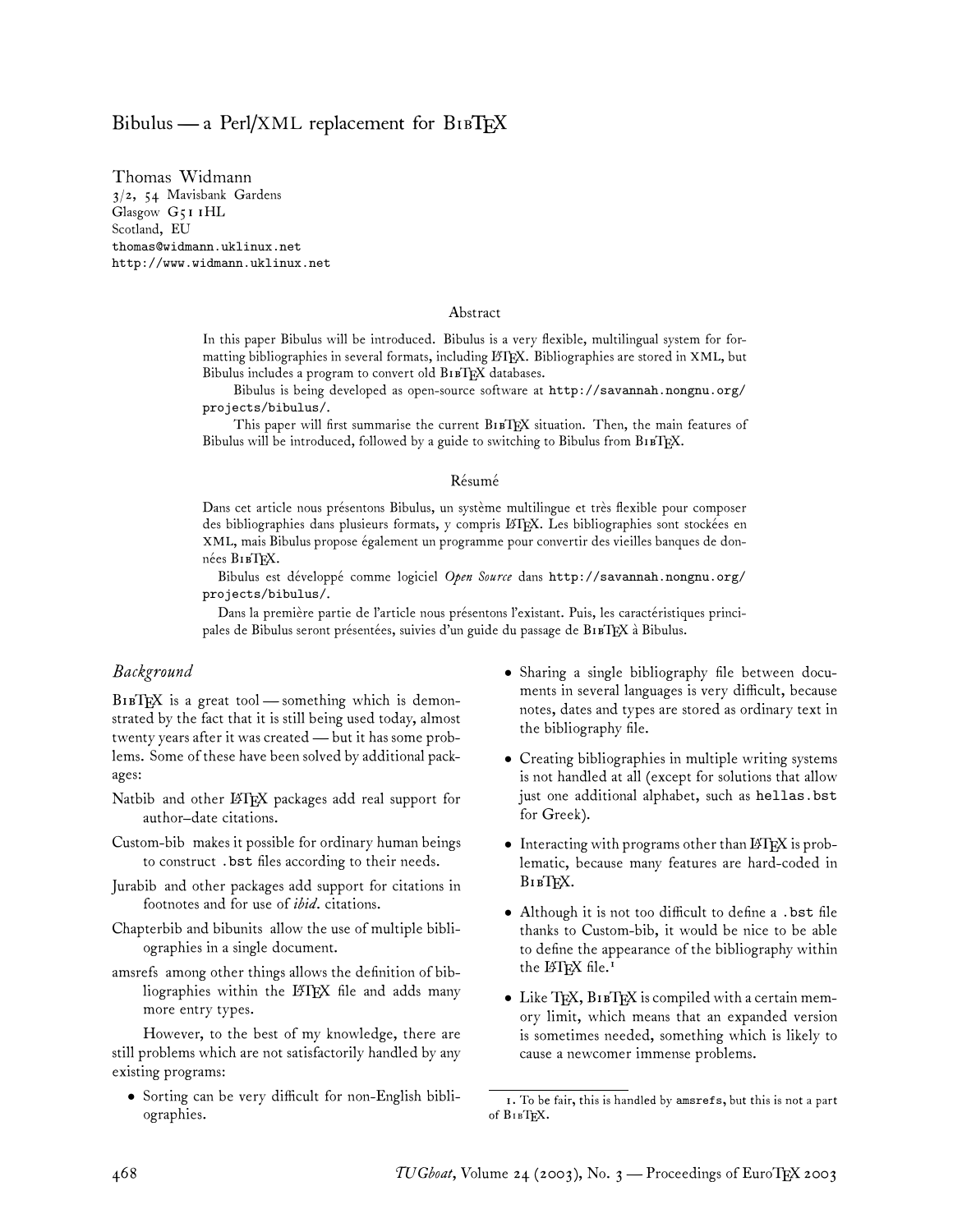## *Enter Bibulus*

Bibulus is an attempt to address the problems listed above. In the following some of its main features will be introduced.

*XML* Bibulus requires its databases to be in Bibulus XML (specified in a DTD<sup>2</sup> bundled with Bibulus). This is not as problematic as it sounds for two reasons.

First, Bibulus comes with a program which will convert old BIBTEX databases to XML.

Second, data in XML is generally very easy to convert to another kind of XML, for instance by means of an XSLT script. Although no such scripts are included in the Bibulus module at the moment, it could easily be done if there was a need for them, for instance in order to use XML bibliographies conforming to other bibliographic DTDs with Bibulus.

*Unicode* Bibulus is truly multilingual. It uses Unicode internally, but it can both read and write other character sets.

*Perl* Bibulus is written in pure Perl. This means it is very portable, as Perl is available on most platforms.

*Not just L<sup>A</sup>TEX* To Bibulus, LATEX is just yet another input/output format. If you want, you can also get your bibliography in pure ASCII or in HTML, and other formats are easily added.<sup>3</sup>

*Specifying the style in your document* Bibliography styles can be defined in the LATEX file. While definitions via \bibliographystyle are still supported, one can also use this new format:

```
\bibulus{citationstyle=numerical,
         surname=comes-first,
         givennames=initials,
         blockpunctuation=.}
```
Of course, many more options are possible.

Entries can also be specified or modified within the LATEX document. For instance, the following command will add a note with the text "Great!" to the entry called sample.

#### \bibulusadd{sample}{note}{Great!}

*Open Source* Bibulus is released under the GNU Public Licence which among other things means you get the source code and are free to make any changes you want. Bibulus is very much work in progress, both in the sense that many features have not been implemented yet and that there is a good chance your requests will be implemented.

*Name* "Bibulus" means *fond of drink, thirsty* in Latin. Furthermore, M. Calpurnius Bibulus was consul in Rome together with C. Iulius Cæsar in the year 59 BC.

The name was given in the hope that the program will be fond of "drinking" many books, and that it will rule together with the best typesetting systems.<sup>4</sup>

#### *Tour of Bibulus*

In the following we shall have a closer look at various aspects of Bibulus.

*Converting* B*TEX databases* Bibulus comes with a conversion program called bib2xml which will convert a BIBTEX database to Bibulus XML. As an example, let us convert the file xampl.bib which comes with  $B1BTKX$ .

```
> bib2xml xampl
This is BibTeX, Version 0.99c (Web2C 7.3.1)
The top-level auxiliary file: tmp6600.aux
The style file: bib2xml.bst
Database file #1: xampl.bib
Odd edition number: Silver
```
It should be clear from the above that bib2xml calls BIBTEX to do its job, thus ensuring it can parse all documents that BIBTEX can. It produced one warning, since Bibulus assumes that editions can only be numbers, but xampl.bib contains a "silver edition".

The result of this is a file, xampl.xml, which conforms to the Bibulus DTD.

For instance, in the original file there is an entry which looks like this:

```
@PHDTHESIS{phdthesis-full,
```

```
author = "F. Phidias Phony-Baloney",
  title = "Fighting Fire with Fire:
           Festooning {F}rench Phrases",
   school = "Fanstord University",
   type = "{PhD} Dissertation",
   address = "Department of French",
  month = jun # "-" # aug,
  year = 1988,note = "This is a full PHDTHESIS entry",
}
```
### In Bibulus XML, this has become:

```
<thesis id="phdthesis-full" type="phd">
  <author>
    <name gender="unknown"
          nametype="familylast">
      <given>F. Phidias</given>
      <family>Phony-Baloney</family>
    \langle/name\rangle</author>
  <title>Fighting fire with fire:
         Festooning French
         phrases</title>
  <institution>Fanstord
               University</institution>
```
4. Hopefully more happily than its ancient namesake.

<sup>2.</sup> The Bibulus DTD has been inspired by the one described in *The LATEX Web Companion* [1] and by various bibliographic DTDs that can be found on the Internet.

<sup>3.</sup> For instance, as suggested by a reviewer, it would be easy to make Bibulus output BIBTEX databases.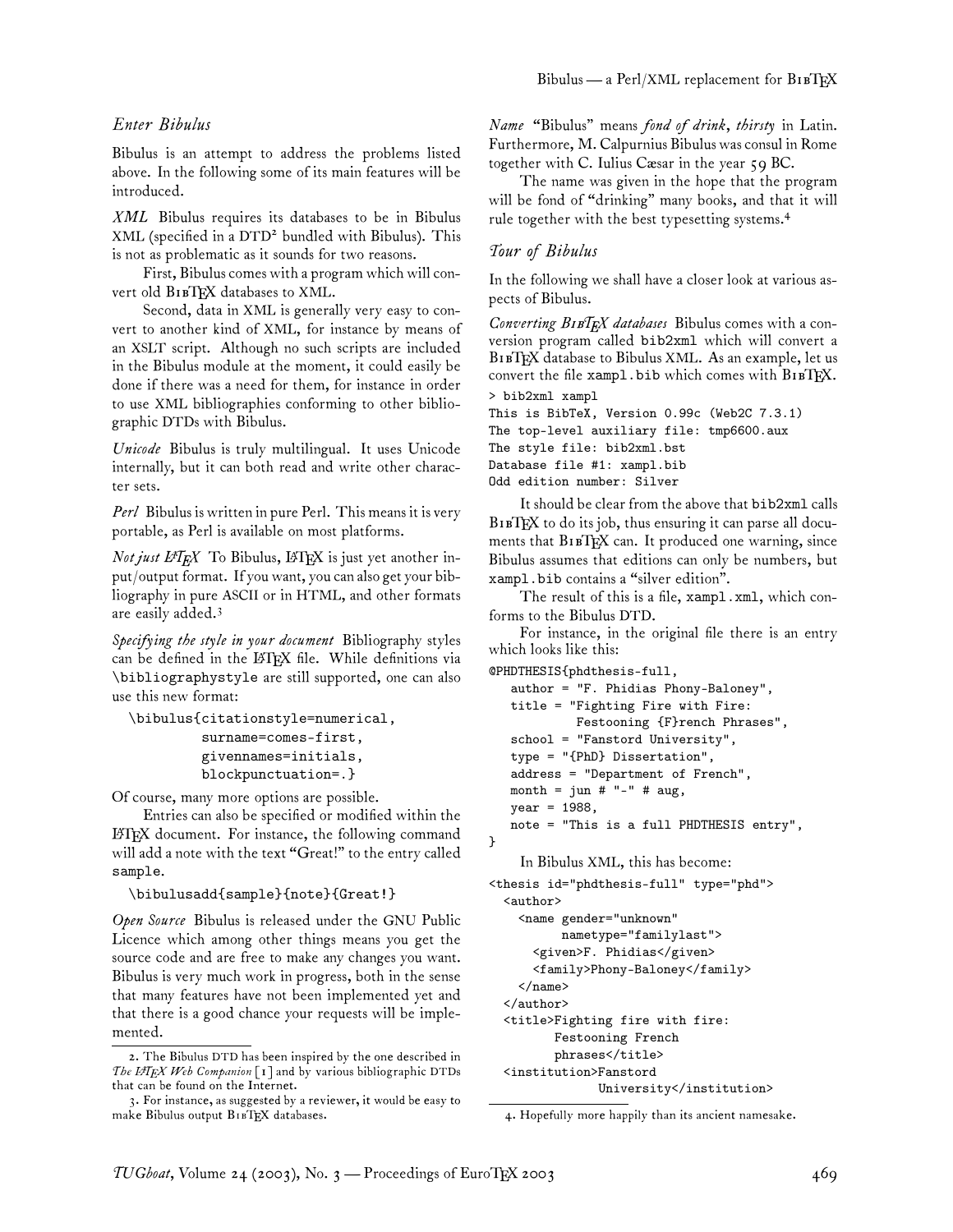```
<place>Department of French</place>
<year month="8">1988</year>
<note>This is a full
     PHDTHESIS entry</note>
```
</thesis>

Some notes:

- The BIBTEX entry types @MASTERSTHESIS and @PHDTHESIS have been unified.
- The type field is gone; instead, there is a type attribute which can contain certain predefined types. (Allowing free-form text makes it impossible to output the entry in another language.)
- The month field has become an attribute to year; furthermore, it now only allows a single month, not a range of months.
- The title has been down-cased. The BIBTEX practice of down-casing on the fly is problematic, not least because it requires an escape mechanism for words that should remain in upper case. Instead, Bibulus follows amsrefs in storing the lower-case version in the file and up-casing on the fly instead (this applies only to English, of course).
- Two attributes to name have been added. The first, nametype, allows the handling of names in Chinese and other languages where the family names comes before the given name, even when used in Western languages (e. g., "Deng Xiaopeng" would normally be written in this way, not as "Deng, Xiaopeng" or "X. Deng").<sup>5</sup> The second attribute, gender, is necessary to certain languages where other words in the sentence inflect according to the gender of the author of a reference.

Let us regard a further example from the same file.

```
@ARTICLE{article-full,
```

```
author = {L[eslie]} A. Aamport,
title = {The Gnats and Gnus Document
         Preparation System},
journal = {\mbox{G-Animal's} Journal},
year = 1986,
volume = 41,
number = 7,
pages = "73+",month = jul,
note = "This is a full ARTICLE entry",
```
This is transformed by bib2xml to the following:

```
<article id="article-full">
  <crossref id="article-full-PART2"/>
  <author>
    <name gender="unknown"
```

```
nametype="familylast">
      <given>L[eslie] A.</given>
      <family>Aamport</family>
    \langle/name\rangle</author>
 <title>The gnats and gnus document
         preparation system</title>
 <pages>73+</pages>
 <note>This is a full ARTICLE
        entry</note>
</article>
<magazine id="article-full-PART2">
 <journal>G-Animal's Journal</journal>
 <volume>41</volume>
  <number>7</number>
 <year month="7">1986</year>
</magazine>
```
Most of this is hardly surprising by now, except for the fact that the entry has been split into two. This does not affect the output since Bibulus (like  $B1BTRX$ ) will inline cross-references that are only used a limited number of times (specified by the user). This allows for a significant simplification of the DTD.

*Editing* There is no Bibulus editor (for the time being), but there exist many XML editors, all of which ought to work well with Bibulus XML. However, Bibulus XML is really not any more complicated than B1BTEX databases, so it is also quite feasible to edit the files in a plain text editor.

The same situation holds for validation, i. e., checking that an XML file conforms to the definitions in the DTD: There is no Bibulus validator, but many standard tools can be used, and it is highly recommended to validate Bibulus bibliographic databases in this way instead of relying on built-in error handling.

*Notes and annotations in the text* BIBTEX requires us to write notes and annotations in the bibliographic database, but there are problems with this approach. Annotations are typically unique to each bibliography (this is often true for notes, too). The bibliographic database is therefore the wrong place to specify them— it should be done in the main text instead. Furthermore, these fields require translation when the document is translated, something which is much easier if they are kept together with the main text. Bibulus allows both for backwards compatibility.

*Transliterations and translations* One of the most important *raisons d'être* for a bibliography formatting system is to make it possible to define an entry once and then extract it in many different formats. To achieve this, Bibulus is able to transliterate names and titles automatically, and it is possible to add translations of titles, either in the XML database or in the LATEX source.

}

<sup>5.</sup> It is thus not to be used for, e. g., Hungarian names that behave as other Western names when used in English.